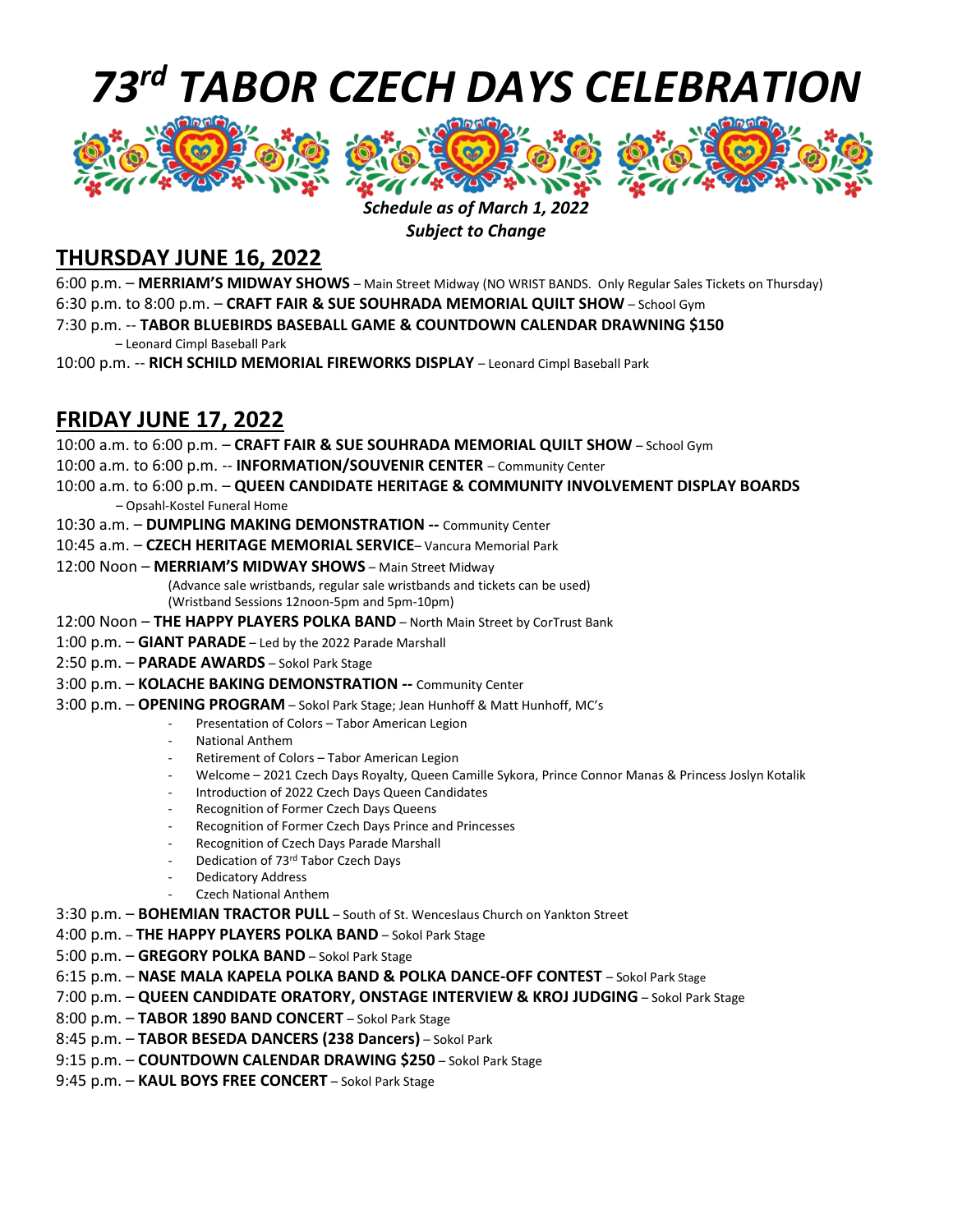# *73 rd TABOR CZECH DAYS CELEBRATION*







#### *Schedule as of March 1, 2022 Subject to Change*

### **SATURDAY JUNE 18, 2022**

| 7:00 a.m. to 8:00 a.m. - CZECH DAYS KOLACHE KRAWL 5K RUN / WALK REGISTRATION                                              |
|---------------------------------------------------------------------------------------------------------------------------|
| - Leonard Cimpl Baseball Park - All Ages Welcome                                                                          |
| 8:00 a.m. - CZECH DAYS KOLACHE KRAWL 5K RUN / WALK START                                                                  |
| - Leonard Cimpl Baseball Park - All Ages Welcome                                                                          |
| 10:00 a.m. to 6:00 p.m. - CRAFT FAIR & SUE SOUHRADA MEMORIAL QUILT SHOW - School Gym                                      |
| 10:00 a.m. to 6:00 p.m. -- INFORMATION/SOUVENIR CENTER - Community Center                                                 |
| 10:00 a.m. to 6:00 p.m. - QUEEN CANDIDATE HERITAGE & COMMUNITY INVOLVEMENT DISPLAY BOARDS<br>- Opsahl-Kostel Funeral Home |
| 10:30 a.m. - KIDDIE PARADE - 1 Block East of St. Wenceslaus Church on Vyborny Street                                      |
| 11:00 a.m. - BALLOON ANIMALS & GOAT KIDS PETTING ZOO - Sokol Park                                                         |
| 11:30 a.m. -- INTRODUCTION OF FORMER CZECH DAYS PRINCE AND PRINCESSES                                                     |
| - Sokol Park Stage, Jean Hunhoff & Matt Hunhoff, MC's                                                                     |
| 11:45 a.m. - KIDDIE PARADE AWARDS - Sokol Park Stage                                                                      |
| 12:00 Noon - CROWNING OF 2021 CZECH DAYS PRINCE AND PRINCESS                                                              |
| (Must be between the ages of 8 years old and not yet 12 years old at the time of selection)                               |
| 12:00 Noon - MERRIAM'S MIDWAY SHOWS - Main Street Midway                                                                  |
| (Advance sale wristbands, regular sale wristbands and tickets can be used)                                                |
| (Wristband Sessions 12noon-5pm and 5pm-10pm)                                                                              |
| 12:30 p.m. - CHILDRENS BESEDA DANCERS - Sokol Park                                                                        |
| 12:30 p.m. - CZECH HERITAGE RE-ENACTMENT PRESENTATIONS - Opsahl-Kostel Funeral Home, Free-Will Donation                   |
| 1:00 p.m. - KOLACHE BAKING DEMONSTRATION -- Community Center                                                              |
| 1:30 p.m. - PEDAL TRACTOR PULL COMPETITION - Street South of Sokol Park                                                   |
| 1:30 p.m. to 4:00 p.m. - MOGEN'S HEROES - Sokol Park Stage                                                                |
| 2:15 p.m. - KOLACHE EATING CONTEST - Sokol Park Stage                                                                     |
| 3:00 p.m. - DUMPLING MAKING DEMONSTRATION -- Community Center                                                             |
| 4:00 p.m. - CZECH POLKA MASS - St. Wenceslaus Catholic Church - ALL FAITHS WELCOME                                        |
| 5:00 p.m. - NEBRASKA AREA JAZZ ENSEMBLE - Sokol Park Stage                                                                |
| 6:00 p.m. - TABOR 1890 BAND CONCERT - Sokol Park Stage                                                                    |
| 7:15 p.m. - TABOR BESEDA DANCERS (238 Dancers) - Sokol Park                                                               |
| 7:45 p.m. - CALENDAR DRAWING \$500 - Sokol Park Stage                                                                     |
| 8:00 p.m. - INTRODUCTION OF FORMER CZECH DAYS QUEENS as CORONATION HONOR GUARDS - Sokol Park Stage                        |
| -- CROWNING OF THE 2022 TABOR CZECH DAYS QUEEN - Sokol Park Stage                                                         |
| 9:00 p.m. - CZECH DAYS ROYALTY CORONATION BALL featuring ANGIE KRIZ AND THE POLKATOONS - Beseda Hall                      |
|                                                                                                                           |

#### **SATURDAY, JUNE 25, 2022 -** *(NOTE – This occurs 1 week after Czech Days)*

-- MINI-ROD, PICK-UP AND TRACTOR BENEFIT PULL – South of Tabor Co-op Fertilizer Plant Mini Rods – NE Iowa Tractor Pullers Association Trucks/Tractors – Great Plains Tractor Pullers Association Two Tracks with Two Sleds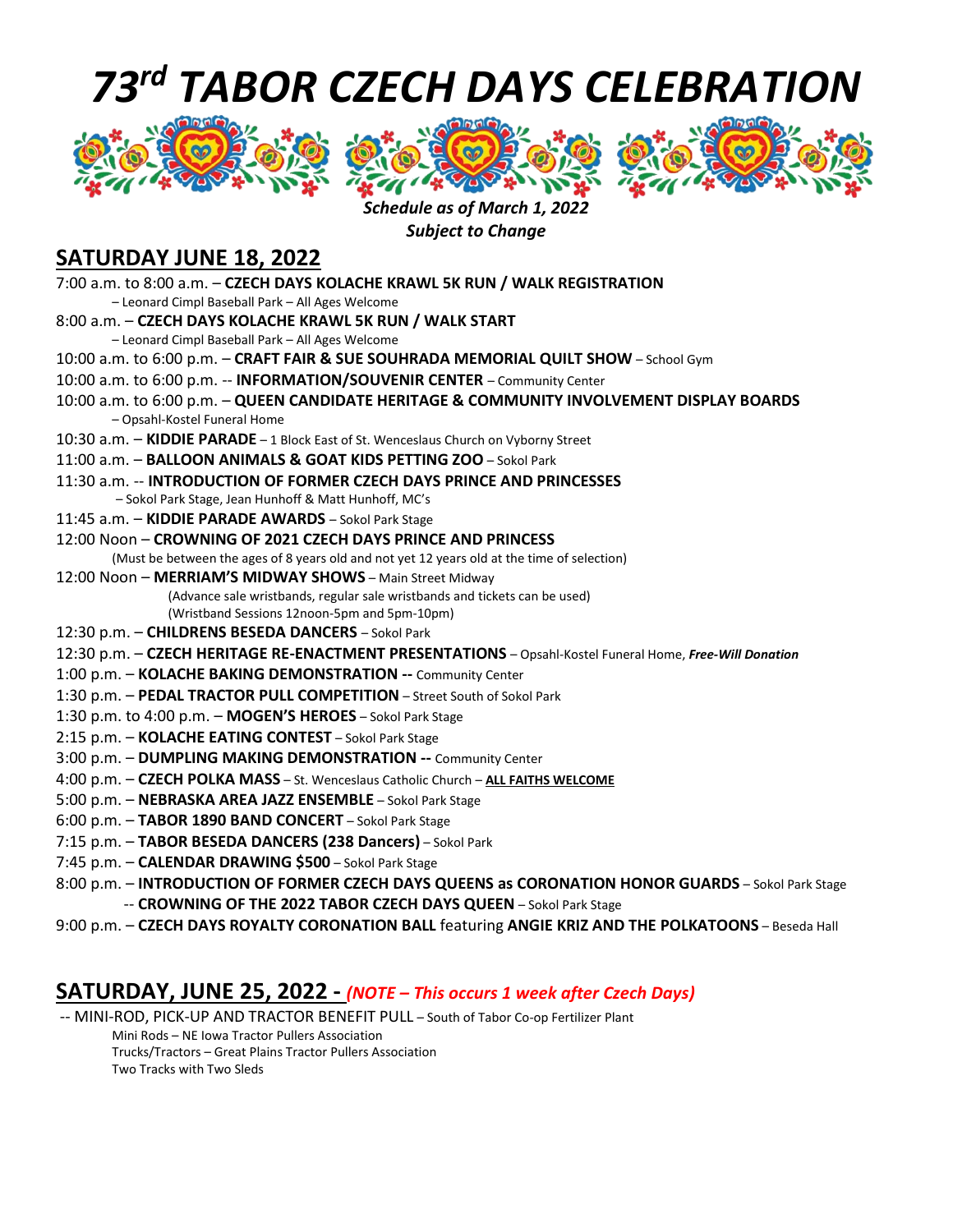# *73 rd TABOR CZECH DAYS CELEBRATION*

- **TABOR BLUEBIRDS BASEBALL GAME AND FIREWORKS DISPLAY** Leonard Cimpl Baseball Park; The Tabor Bluebirds amateur baseball game begins at 7:30 pm followed by the Rich Schild Memorial Fireworks Display.
- **CRAFT FAIR AND SUE SOUHRADA MEMORIAL QUILT SHOW** Tabor Elementary School Gym and Cafeteria; Located North of St. Wenceslaus Church, Open Thursday from 6:30 p.m. to 8:00 p.m.; Friday and Saturday from 10:00 a.m. to 6:00 p.m.

**SOUVENIRS & INFORMATION –** Community Center; Open Friday and Saturday, 10:00 a.m. to 6:00 p.m.

**HERITAGE & COMMUNITY INVOLVEMENT DISPLAY BOARDS --** Opsahl-Kostel Funeral Home; Czech Days Queen Candidates and Current Czech Days Queen will have their Display Boards open to the public on Friday and Saturday.

**BESEDA DANCERS BIG PERFORMANCES** -- Sokol Park; 238 Colorful costumed folk dancers performing both evenings.

**CHILDRENS BESEDA DANCERS** – Sokol Park – Saturday 12:30 p.m.

**MERRIAM'S MIDWAY SHOWS** – Main Street Midway; carnival rides, games, and Concessions Thursday Evening, Friday, and Saturday.

**BOHEMIAN TRACTOR PULL** – South of St. Wenceslaus Church on Yankton Street; Friday at 3:30 p.m. Gather a team of 4 persons and try your strength at pulling a tractor 100 feet in the fastest amount of time and claim victory. Registration occurs same-day, one hour prior to event time.

**KOLACHE BAKING DEMONSTRATIONS –** Community Center; Friday 3:00 p.m. and Saturday 1:00 p.m.

**(NEW EVENT) DUMPLING MAKING DEMONSTRATIONS –** Community Center; Friday 3:00 p.m. and Saturday 3:00 p.m.

- **POLKA DANCE-OFF CONTEST** -- Friday 6:15 p.m. to 7:00 p.m. in Sokol Park with the Nase Mala Kapela Polka Band providing the music. Contestants will register at 5:45 p.m. in Sokol Park. Six Age Groups determined by the oldest of each couple: (1) 6 & under; (2) 7-13; (3) 14- 20; (4) 21-30\*; (5) 31-49\*; (6) 50 & Over\*. \*Groups 4, 5, & 6 will also be competing with a waltz. . Czech dress is not required. Prizes given to the top couple in each age group.
- **KOLACHE KRAWL 5K RUN/WALK** Leonard Cimpl Baseball Park; Saturday 8:00 a.m. with registration from 7:00 a.m. to 8:00 a.m. All ages welcome. Registration forms can be found at www.taborczechdays.com; www.allsportcentral.com. Email: taborczechdays@gmail.com
- **TABOR PIONEER RE-ENACTMENTS AND MINI CZECH PIONEER VILLAGE** Vancura Memorial Park; Consisting of a Chapel, jail, store, log school and log house "Chalupa", are all part of Vancura Memorial Park and are open for public inspection. Homemade noodles, playing cards of old tabor scenes, and old world Czech music tapes are available for sale in the store during Czech Days. The new Heritage Museum welcomes visitors to many new exhibits. On Saturday at 12:30 p.m. the re-enactments take place portraying area early pioneers in the Opsahl-Kostel Funeral Home. A free-will offering will be collected.

**KIDS PEDAL TRACTOR PULL** – Street South of Sokol Park; Saturday-1:30 PM. C & D Pedal Pullers of Burke, SD--Chad Stevicks

**CHAINSAW CARVINGS** -- Chainsaw Carvings; eight (8) carvings auctioned for sale--four (4) sculptures on Friday around 8:15 p.m. and four (4) sculptures on Saturday around 6:45 p.m.

**FOOD**

**BESEDA HALL** --Czech Meals (including individual kolaches) Friday and Saturday serving times TBD.

--Kolaches by the dozen for sale starting at TBD.

**LEGION HALL**– lunches (including individual kolaches) from 10:00 a.m. to 5:00 p.m. Friday and Saturday.

**FIRE HALL**--pork loin sandwiches, hot dogs and ice cream Friday and Saturday from 11:00 a.m. to 6:00 p.m.

**CARNIVAL FOOD STANDS** – Various carnival vendors open Thursday evening at 6:00 p.m.; Friday and Saturday open at 12 noon.

**GEOCACHING SITES** – at various locations in and around Tabor will give all members of the family a challenge in locating the special hidden caches.

**COUNTDOWN TO CZECH DAYS CALENDAR CARDS** -- This is a Tabor Chamber of Commerce fundraiser. 67 Chances to win. Receive a Countdown Calendar Card for \$20 and become eligible to win a daily cash prize. Daily drawings of \$50 begin on Friday, April 1, 2022 and conclude on Saturday, June 18, 2022. Saturday drawings are \$100. Thursday, June 16 is \$150, Friday, June 17 is \$250 and Saturday, June 18 is \$500. Winning names can be drawn over and over again to win more than one time. You need not be present to win. Winners are drawn and posted on the website, Facebook and in the *Tyndall Tribune & Register*. Make your check payable to the Tabor Chamber of Commerce and mail it to PO Box 21, Tabor, SD 57063 to receive your Countdown to Czech Days Calendar Card.

**SATURDAY JUNE 25, 2022 – BENEFIT PICKUP AND TRACTOR PULL (NOTE DATE)** -- Organized by Ed and Mike Sedlacek - Saturday, June 25<sup>th</sup> south of the Tabor Co-op Fertilizer Plant. Proceeds from the pull will be used for improvements at the Leonard Cimpl Bluebirds Baseball Park and Takota Park. Refreshments are served on the grounds. NE Iowa Tractor Pullers Association will provide the sled for the Mini Rods and Great Plains Tractor Pullers Association will provide the sled for the Pick-ups and Tractors. There will be two tracks for the pullers. For more information call (605) 660-3497.

For Additional Information Contact:

Tabor Area Chamber of Commerce, Inc. PO Box 21 Tabor, SD 57063-0021 Phone: 605-463-2478

Tabor Czech Days [www.taborczechdays.com](http://www.taborczechdays.com/) Email: [taborczechdays@gmail.com](mailto:taborczechdays@gmail.com) Facebook: [www.facebook.com/taborczechdays](http://www.facebook.com/taborczechdays)